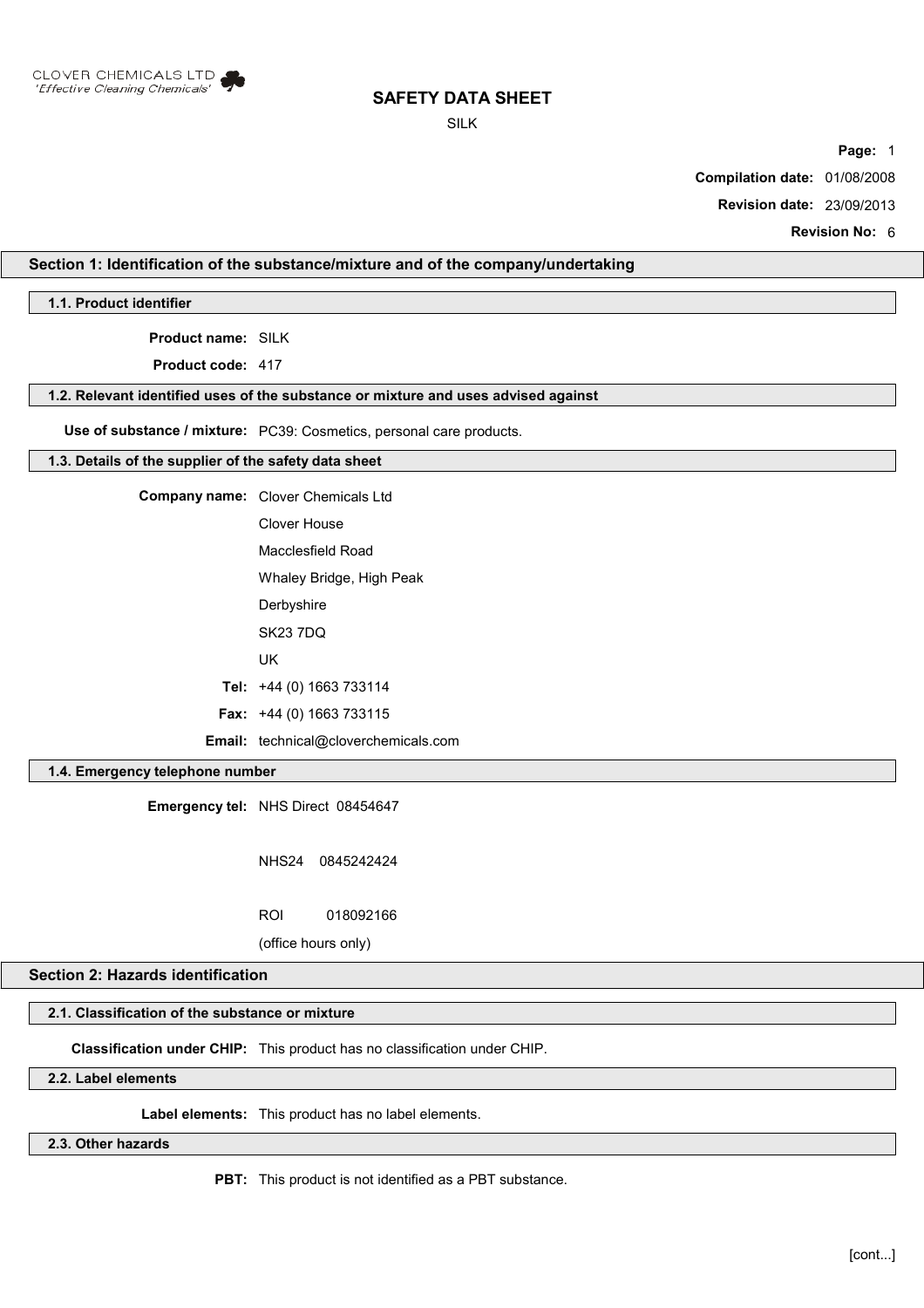SILK

**Page:** 2

## **Section 3: Composition/information on ingredients**

#### **3.2. Mixtures**

**Contains:** Aqua,Ammonium Lauryl Sulphate,Cocamidopropyl Betaine,Glyceryl Laurate,Glycol Distearate,Sodium Laureth Sulphate,Cocamide MEA,Glycolic Acid,Laureth-10,Parfum,PEG-

60 Almond Glycerides,Aloe Barbadensis Extract,Propylene

Glycol,Methylchloroisothiazolinone,Me

thylisothiazolinone,Lillial.

### **Section 4: First aid measures**

**4.1. Description of first aid measures**

**Eye contact:** Bathe the eye with running water for 15 minutes.

**Ingestion:** Wash out mouth with water.

### **4.2. Most important symptoms and effects, both acute and delayed**

**Skin contact:** No symptoms.

**Eye contact:** There may be irritation and redness.

**Ingestion:** There may be irritation of the throat.

**Inhalation:** No symptoms.

#### **4.3. Indication of any immediate medical attention and special treatment needed**

**Immediate / special treatment:** Not applicable.

## **Section 5: Fire-fighting measures**

### **5.1. Extinguishing media**

**Extinguishing media:** Water.

## **5.2. Special hazards arising from the substance or mixture**

**Exposure hazards:** In combustion emits toxic fumes of carbon dioxide / carbon monoxide.

## **5.3. Advice for fire-fighters**

**Advice for fire-fighters:** Wear self-contained breathing apparatus.

## **Section 6: Accidental release measures**

#### **6.1. Personal precautions, protective equipment and emergency procedures**

**Personal precautions:** Refer to section 8 of SDS for personal protection details. Turn leaking containers leak-side up to prevent the escape of liquid.

#### **6.2. Environmental precautions**

**Environmental precautions:** Do not discharge into drains or rivers.

## **6.3. Methods and material for containment and cleaning up**

**Clean-up procedures:** Transfer to a suitable container.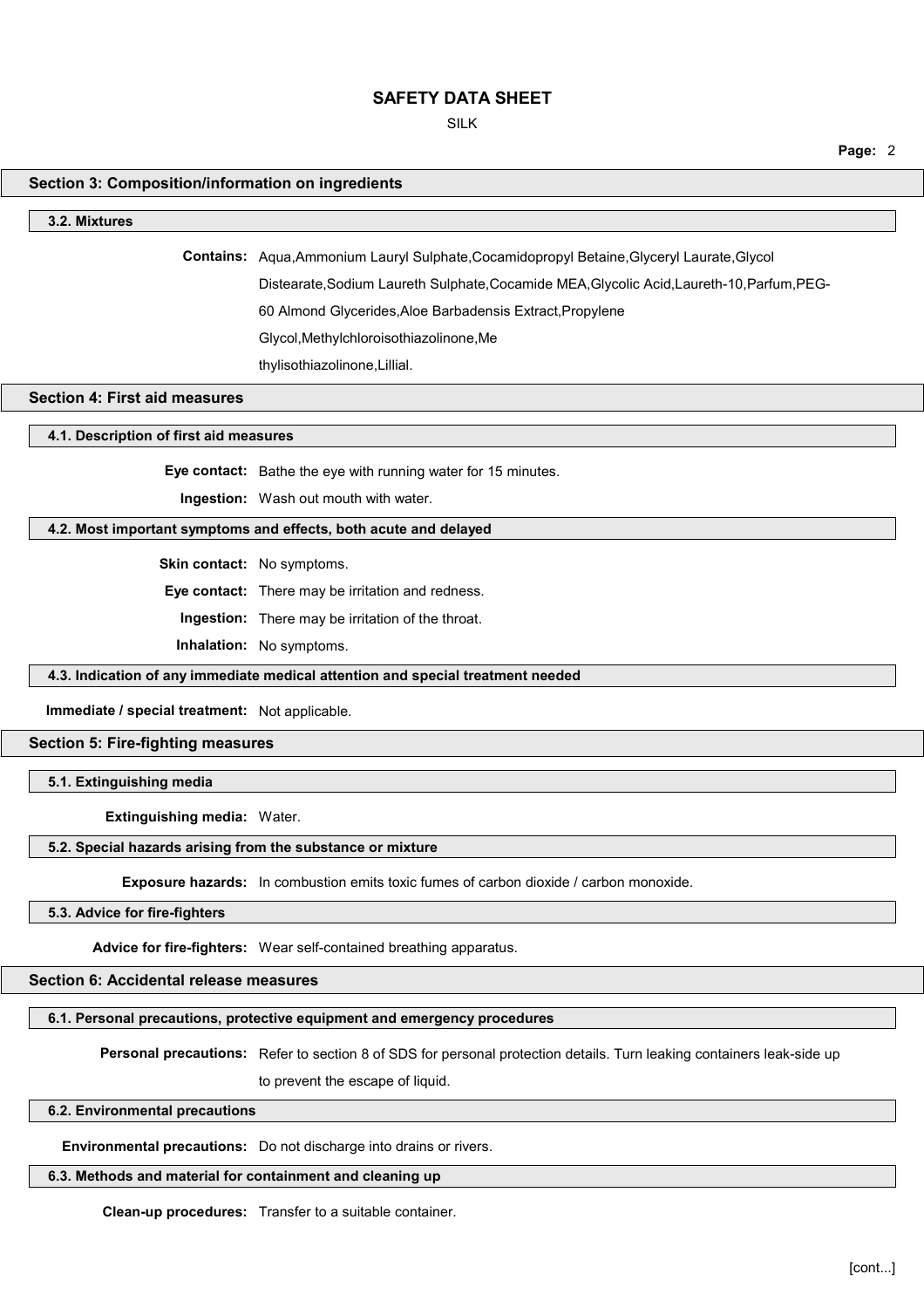SILK

**Page:** 3

**6.4. Reference to other sections**

**Reference to other sections:** Refer to section 8 of SDS.

### **Section 7: Handling and storage**

### **7.1. Precautions for safe handling**

## **7.2. Conditions for safe storage, including any incompatibilities**

**Storage conditions:** Not applicable.

**Suitable packaging:** Polyethylene. Stainless steel.

**7.3. Specific end use(s)**

**Specific end use(s):** No data available.

## **Section 8: Exposure controls/personal protection**

**8.1. Control parameters**

**Workplace exposure limits:** No data available.

**8.1. DNEL/PNEC Values**

**DNEL / PNEC** No data available.

#### **8.2. Exposure controls**

**Engineering measures:** Not applicable. **Respiratory protection:** Respiratory protection not required. **Hand protection:** Not applicable. **Eye protection:** Not applicable. **Skin protection:** Not applicable.

#### **Section 9: Physical and chemical properties**

| Section 9: Physical and chemical properties                |                                 |                                              |                        |
|------------------------------------------------------------|---------------------------------|----------------------------------------------|------------------------|
| 9.1. Information on basic physical and chemical properties |                                 |                                              |                        |
| <b>State: Liquid</b>                                       |                                 |                                              |                        |
|                                                            | <b>Colour: Off-white</b>        |                                              |                        |
|                                                            | <b>Odour:</b> Pleasant          |                                              |                        |
| <b>Evaporation rate: Moderate</b>                          |                                 |                                              |                        |
| Solubility in water: Soluble                               |                                 |                                              |                        |
| <b>Viscosity: Viscous</b>                                  |                                 |                                              |                        |
| Boiling point/range°C: 100                                 |                                 | Melting point/range°C: 0                     |                        |
| Flammability limits %: lower: Not applicable.              |                                 |                                              | upper: Not applicable. |
| Flash point°C: Not applicable.                             |                                 | Part.coeff. n-octanol/water: Not applicable. |                        |
| Autoflammability°C: Not applicable.                        |                                 | Vapour pressure: Not applicable.             |                        |
| <b>Relative density: 0.95 - 1.05</b>                       |                                 |                                              | $pH: 5.5 - 6.5$        |
|                                                            | <b>VOC g/l:</b> Not applicable. |                                              |                        |
|                                                            |                                 |                                              |                        |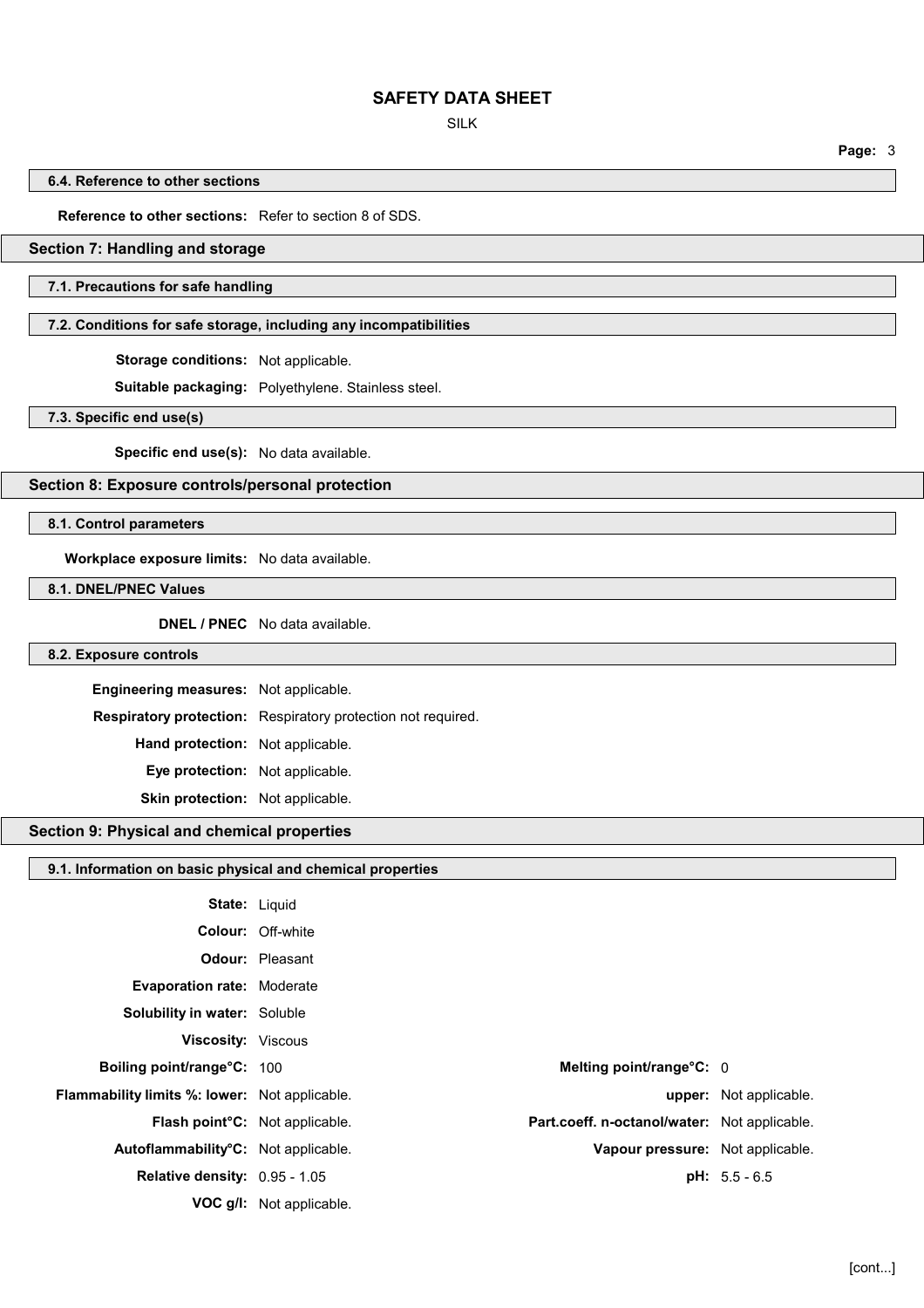SILK

**Page:** 4

### **9.2. Other information**

**Other information:** No data available.

## **Section 10: Stability and reactivity**

**10.1. Reactivity**

**Reactivity:** Stable under recommended transport or storage conditions.

**10.2. Chemical stability**

**Chemical stability:** Stable under normal conditions.

**10.3. Possibility of hazardous reactions**

**Hazardous reactions:** Hazardous reactions will not occur under normal transport or storage conditions.

**10.4. Conditions to avoid**

**10.5. Incompatible materials**

**Materials to avoid:** Strong oxidising agents.

**10.6. Hazardous decomposition products**

Haz. decomp. products: In combustion emits toxic fumes of carbon dioxide / carbon monoxide.

#### **Section 11: Toxicological information**

#### **11.1. Information on toxicological effects**

**Toxicity values:** No data available.

#### **Symptoms / routes of exposure**

**Skin contact:** No symptoms.

**Eye contact:** There may be irritation and redness.

**Ingestion:** There may be irritation of the throat.

**Inhalation:** No symptoms.

## **Section 12: Ecological information**

#### **12.1. Toxicity**

**Ecotoxicity values:** No data available.

**12.2. Persistence and degradability**

**Persistence and degradability:** Biodegradable. The surfactants contained in this preperation comply with the biodegradability

criteria as laid down in regulation (EC) No.648/2004 on detergents.

**12.3. Bioaccumulative potential**

**Bioaccumulative potential:** No bioaccumulation potential.

**12.4. Mobility in soil**

**Mobility:** Soluble in water.